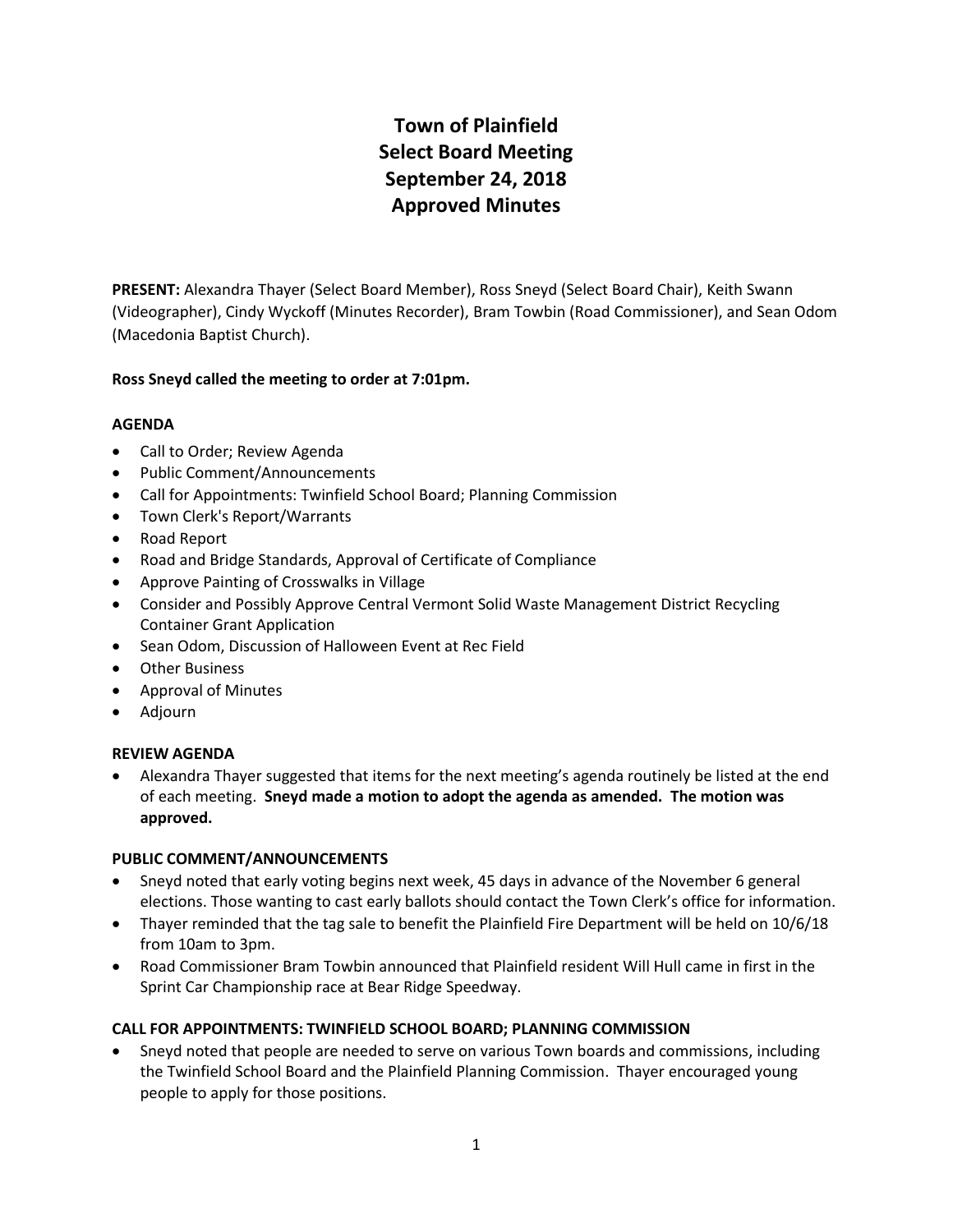## **TOWN CLERK'S REPORT/WARRANTS**

- Town Clerk/Treasurer Linda Wells was not present.
- **Sneyd made a motion to approve warrants of 9/17/18 and 9/21/18. The motion was approved.**
- **Sneyd made a motion to approve a fleet permit request for Grizzly Mountain Trucking. The motion was approved.**
- Sneyd noted a letter received from a Plainfield household that had paid its taxes late, which resulted in a considerable penalty. Stating that discussion on the issue should include Wells, he suggested that the item be considered at the 10/8/18 meeting. A brief discussion ensued regarding the Town and State policies in place for penalties imposed as a result of late tax payments.

## **ROAD REPORT**

- Road Commissioner Bram Towbin stated that Select Board approval is needed for the Certificate of Compliance with regard to Road and Bridge Standards. Sneyd stated that the topic would be considered during the next agenda item. Towbin noted that a culvert under Brook Road is in serious need of attention and cannot be addressed until the paperwork is filed.
- Towbin reported that he had gotten a quote from L&D Safety Marking Corporation to paint two stop bars and two crosswalks for \$3,480 using the higher-grade thermo-plastic paint. The figure does not include the cost of flaggers. Towbin stated that Road Foreman Mike Nolan prefers stop bar and crosswalk painting to be done in the spring after the snow plowing season. Thayer suggested that the paint is unlikely to adhere to the streets as the weather gets colder, so delaying the work until next spring might make the most sense. Noting that the painting, whether done this year or in the spring, should include the other crosswalks in the Village that were not included in the quote, **Sneyd made a motion to authorize Towbin to spend up to \$4,000 for painting crosswalks and stop bars. The motion was approved.**
- Towbin reported that the paving company has not yet paved the areas around the manhole covers on Creamery Street, which was supposed to be completed by the end of September and that now has been delayed until the middle of October. Towbin suggested that penalties should be imposed for such delays and advised that the Town plans to bill the Water/Wastewater Department for the work that the Road Crew has had to do in the interim as a result of the paving company's delay in completing the work.
- Towbin noted that the new portable radar sign should be delivered by 10/4/18.
- Towbin stated the need for filling in cracks in roads, noting that the company can complete one mile per day at a cost \$3,700. Plainfield will likely require additional time into a second day for the roads that need this work.

## **ROAD AND BRIDGE STANDARDS, APPROVAL OF CERTIFICATE OF COMPLIANCE**

- Towbin stated that Road Foreman Mike Nolan had reviewed and confirmed that the work of the Road Crew was in compliance with the Road and Bridge Standards. **Sneyd made a motion to adopt the Town of Plainfield Road and Bridges Standards as submitted by Towbin. The motion was approved.** Towbin noted that all of the culverts in the Town have been inventoried. **Sneyd made a motion to approve the Certification of Compliance for Town Road and Bridge Standards and Network Inventory. The motion was approved.**
- Sneyd asked about the work being done at the bottom of Middle Road where it meets Barre Hill and Lower Road. Towbin explained that the Road Crew had stoned the ditches on both sides.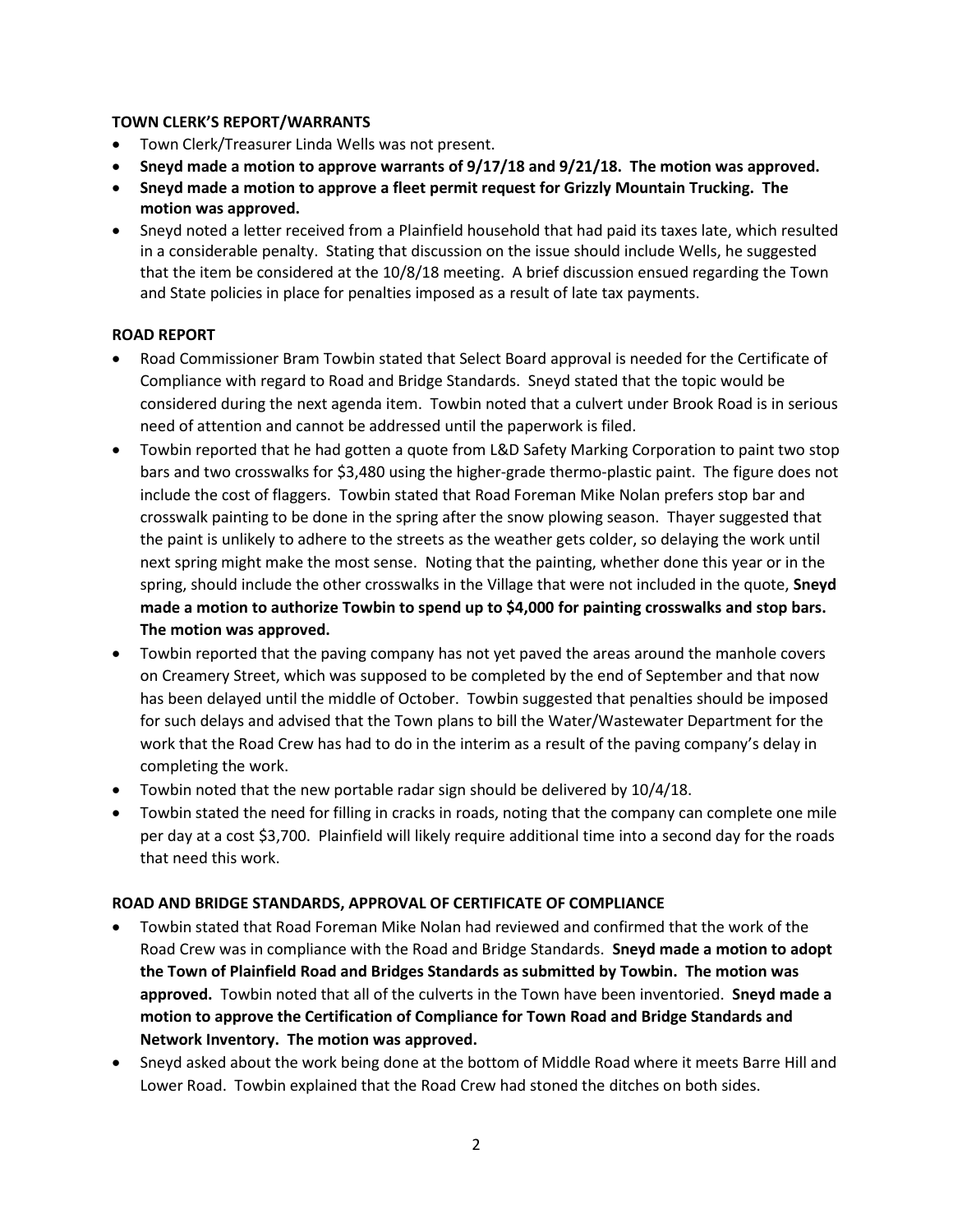## **ROAD REPORT (CONTINUED)**

- Towbin stated that the Town Constable had raised the issue of trimming the island of trees and brush that is blocking the street lighting to the Recreation Field parking lot. Thayer noted that Travis Hodgkins had offered to trim the lower branches of the trees between the parking lot and the Recreation Field. Sneyd suggested that money might be put aside in the upcoming budget discussions for someone to do that work. Towbin thanked Road Foreman Mike Nolan and Dan Caddy for their swift work in removing a fallen tree that was blocking the road where Lower Road turns into Plainfield Brook Road. The spot is technically on the Barre side of the town line, but Nolan and Caddy performed the work in the interest of safety.
- Thayer raised the issue of exploring an internship program in the Highway Department to help with the work of the Road Crew as well as the possibility of identifying potential new employees when positions open.
- Sneyd reported that the Recreation Committee had discussed the proposal regarding the open/close hours for the Recreation Field and is not in support of it. Sneyd will put the item on the agenda for either the 10/8/18 or 10/22/18 Select Board meeting and invite Recreation Committee chair Dan Gadd and Town Constable Kathleen Hayes to attend.
- Towbin noted that he has not found anyone to pour the cement pad for the new bus shelter location on US Route 2, which means the work will be put off until the spring. Sneyd suggested the possibility of allocating funding for the work during upcoming budget discussions.
- Tobin inquired as to whether Green Mountain Power had yet responded to the Select Board's request to move the power lines to an already-installed pole on the other side of the street and remove the existing pole that sits in the middle of the sidewalk on the portion of Main Street leading up to the Park and Ride. **Sneyd made a motion to authorize Bram Towbin to follow up with Green Mountain Power regarding the pole and line movement on Main Street. The motion was approved.**

# **APPROVE PAINTING OF CROSSWALKS IN VILLAGE**

This item was discussed and voted on during the Road Report.

# **CONSIDER AND POSSIBLY APPROVE CENTRAL VERMONT SOLID WASTE MANAGEMENT DISTRICT RECYCLING CONTAINER GRANT APPLICATION**

 Thayer reported that she and Betsy Ziegler had not had the opportunity to do the work needed to apply for the grant by the 9/30/18 submission deadline. It was decided that the application could be submitted in the spring.

## **OTHER BUSINESS**

 It was decided that discussion regarding appointments of Deputy Health Officers would take place during the 10/22/18 meeting at 7pm, with the start of regular business following at 7:15pm.

## **MINUTES**

 **Sneyd made a motion to approve the minutes from the 9/10/18 regular Select Board meeting as amended. The motion was approved.**